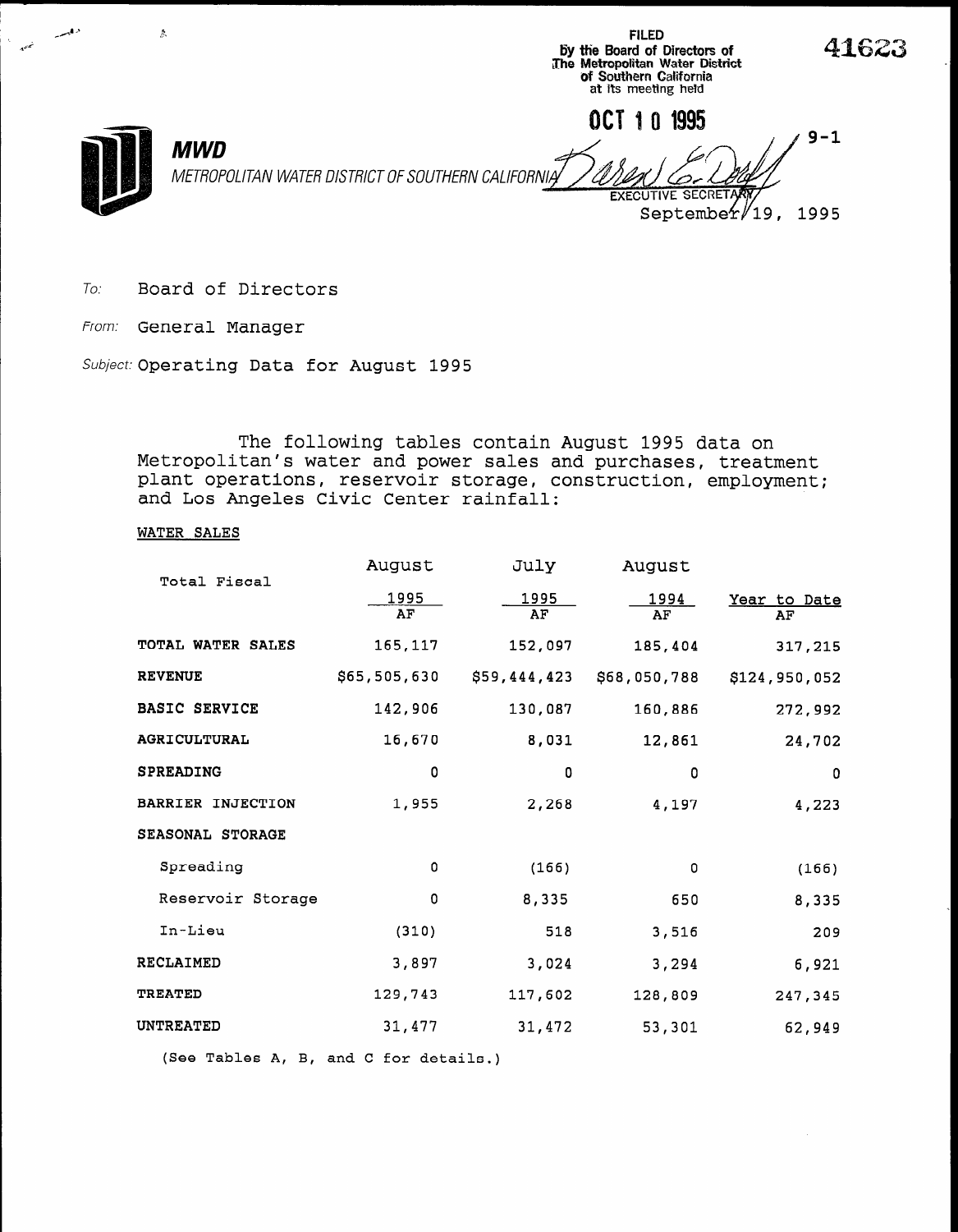$\mathbf{r}$ 

#### METROPOLITAN'S STATE WATER PROJECT (SWP) CHARGES AND PAYMENTS--FISCAL YEAR 1995/96

1995: The following table shows a comparison of totals through August

| Components* | SWP<br>Statement<br>of Charges<br>to Date** | 1995/96<br>Annual<br>Budget<br>to Date | Amount<br>Paid<br>to Date** |
|-------------|---------------------------------------------|----------------------------------------|-----------------------------|
| Capital     | 63,288,816                                  | 50,854,000                             | 53,571,964                  |
| Minimum     | 21,863,814                                  | 20,627,000                             | 21,863,812                  |
| Power       | 12,288,230                                  | 22,954,000                             | 11,564,298                  |
| Credits     | Not Applicable                              |                                        | (9, 222, 586)               |
| Total       | S97 440 860                                 | SQA 135 NOO                            | 977 777 188                 |

\* The component designations combine the Delta Water Charge and The component designations compine the beita water charge and power carges and components with similar names except the minimum the minimum the minimum the minimum the minimum power charges and credits have been excluded from the minimum components and combined with other power charges and credits under the "Power" components.

 $\mathbf{r}$  The differences between the charges to date and the amount paid the amount paid the amount paid the amount paid the amount paid the amount paid the amount paid the amount paid the amount paid the amount paid the the differences between the charges to date and the amount p to date are due to credits arising from 1992, 1993, and 1994 Off-Aqueduct operating cost adjustments and downward revised billing for Off-Aqueduct Power Facilities for July through<br>December.

#### POWER FOR PUMPING

The following quantities of electric energy were generated for  $\blacksquare$  The following quantities of electi

| Colorado River Energy                                                                                                                                                                             | Kwh                                           |
|---------------------------------------------------------------------------------------------------------------------------------------------------------------------------------------------------|-----------------------------------------------|
| Hoover Power Plant<br>Parker Power Plant                                                                                                                                                          | 129,356,000<br>24,856,000                     |
| Subtotal                                                                                                                                                                                          | 154, 212, 000                                 |
| Southern California Edison (SCE)<br>Benefit Energy<br>SCE Exchange Energy<br>SCE Purchased Energy<br>California Department of Water<br>Resources (DWR) Purchased Energy<br>Other Purchased Energy | 24,995,083<br>40,550,000<br>п<br>0<br>700,000 |
| Total Generated for Metropolitan<br>Colorado River Aqueduct (CRA)<br>Power Available to DWR<br>CRA Power Available to SCE                                                                         | 220,457,083<br>0<br>n                         |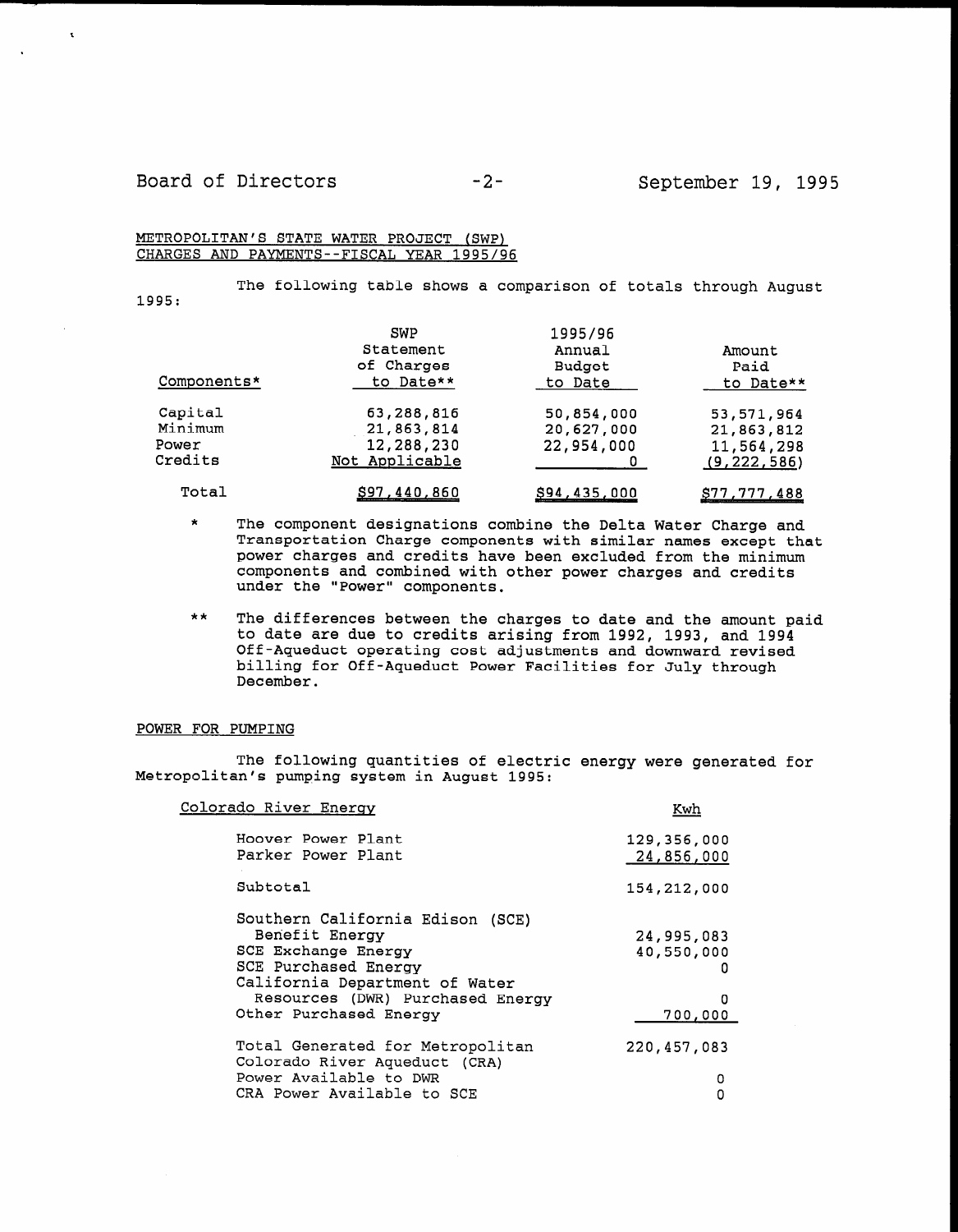This section uses the following tracking code :  $\sqrt{\mathcal{N} \varpi}$ This section uses the following index code :  $\frac{U1bZ3}{}$ 



Page Place Holder Sheet / Page Tracking Sheet

| Page Place Holder Sheet |  |
|-------------------------|--|
|                         |  |

This sheet stands in for a section consisting of  $\overline{Z}$  total number of pages in this document, including those starting at page number  $\mathcal{Z}$  and ending with page number  $4$  as numbered in the document.

|  | <b>Page Tracking Sheet</b> |  |
|--|----------------------------|--|
|  |                            |  |

This section of the total number of pages has been pulled from the document titled:

This section was pulled for seperate processing due to:

| $\Box$ Duplex Pages       | $\Box$ Page Size     |
|---------------------------|----------------------|
| $\Box$ Simple Binding     | $\Box$ Damaged Page  |
| $\Box$ Special Binding    | □ Text on Screen     |
| $\Box$ Mounted Components | Inage Only Pages     |
| $\Box$ Page Material      | $\Box$ Page Rotation |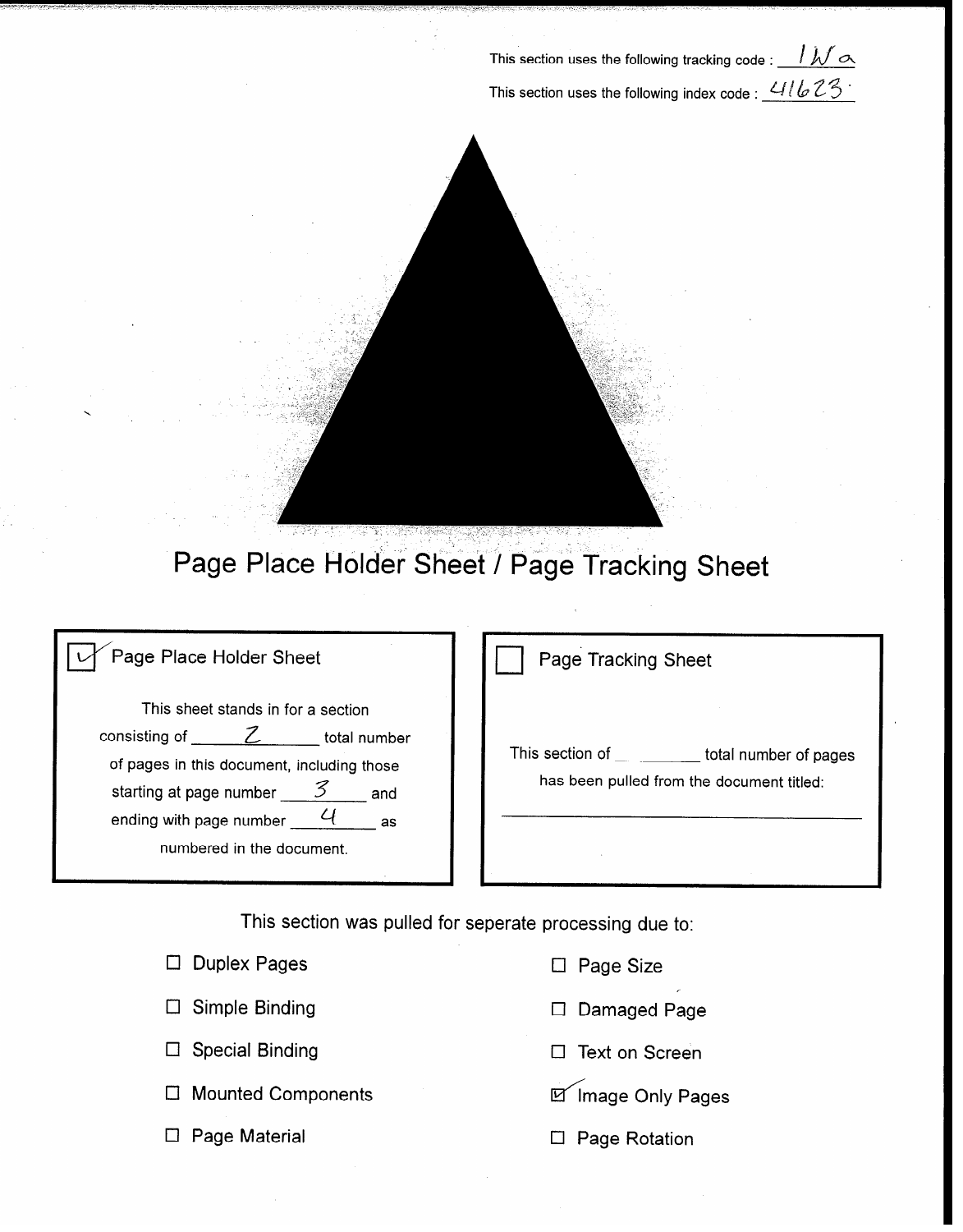$\Delta$ 

#### CONSTRUCTION PROGRESS FOR JUNE 1995

Fifteen construction contracts, having a contract value in excess of \$270 million, were in progress during the month of August 1995. Contract earnings under these contracts were \$9,540,782 this month. Status of these contracts at the end of the month follows:

|                                                                                                                                      | Percent<br>Completed | Estimated<br>Completion |
|--------------------------------------------------------------------------------------------------------------------------------------|----------------------|-------------------------|
| Joseph Jensen Filtration<br>Plant Expansion No. 1                                                                                    | 99                   | September 1995          |
| Garvey Reservoir Repair                                                                                                              | 81                   | September 1995          |
| Roof, Catwalk, Platform, and<br>Miscellaneous Steel Structures<br>for the Robert B. Diemer Filtration<br>Plant Aqua Ammonia Facility | 98                   | September 1995          |
| Etiwanda Control Facility<br>Landscaping and Irrigation                                                                              | 68                   | September 1995          |
| Seismic Upgrade of CRA Pump<br>House Buildings                                                                                       | 79                   | October 1995            |
| Cathodic Protection for the<br>Middle Feeder Pipeline                                                                                | 95.                  | October 1995            |
| Roofing Renovations for Joseph Jensen<br>Filtration Plant and Foothill Feeder<br>Control Structure Facilities                        | $\Omega$             | October 1995            |
| DVRP West Dam Foundation and Excavation                                                                                              | 60                   | November 1995           |
| East Newport Road Realignment                                                                                                        | 51                   | March 1996              |
| Eagle Rock Operations Control Center                                                                                                 | 6                    | March 1996              |
| Standby Emergency Power Modifications<br>and Additions at Robert A. Skinner<br>Filtration Plant                                      | 6                    | June 1996               |
| Henry J. Mills Filtration<br>Plant Expansion No. 2                                                                                   | 68                   | October 1996            |
| Site Preparation for the<br>Joseph Jensen Filtration Plant<br>Oxidation Retrofit Program                                             | 4                    | December 1996           |
| Eastside Pipeline                                                                                                                    | 3                    | May 1997                |

No construction contracts were awarded this month.

Contract No. 1424, construction of the Domenigoni Valley Reservoir Temporary Visitor Center, was completed on August 30, 1995; the Notice of Completion was filed on August 31, 1995.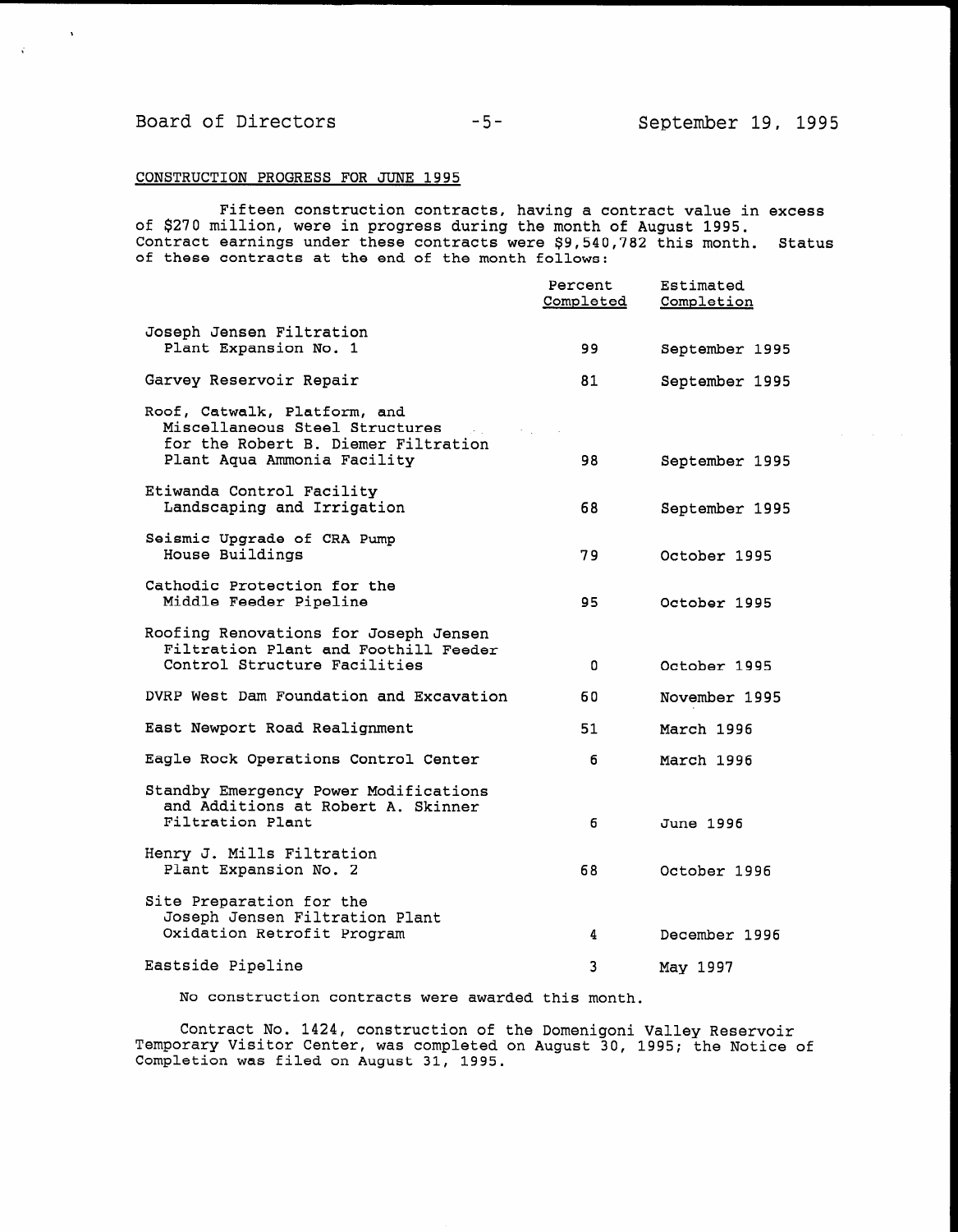This section uses the following tracking code :  $1/16$ This section uses the following index code :  $41623$ 



## Page Place Holder Sheet / Page Tracking Sheet

## Page Place Holder Sheet

This sheet stands in for a section consisting of  $\frac{l}{\sqrt{1-\frac{l}{\cosh^2{n}}}}$  total number of pages in this document, including those starting at page number  $\mathscr{L}$  and ending with page number  $\frac{6}{5}$  as numbered in the document.

Page Tracking Sheet

This section of \_\_\_\_\_\_\_\_\_\_ total number of pages has been pulled from the document titled:

This section was pulled for seperate processing due to:

|        | $\Box$ Duplex Pages       |
|--------|---------------------------|
|        | $\Box$ Simple Binding     |
|        | $\Box$ Special Binding    |
| $\Box$ | <b>Mounted Components</b> |
|        | $\Box$ Page Material      |
|        |                           |

- $\Box$  Page Size
- Cl Damaged Page
- $\Box$  Text on Screen

Ll4mage Only Pages

□ Page Rotation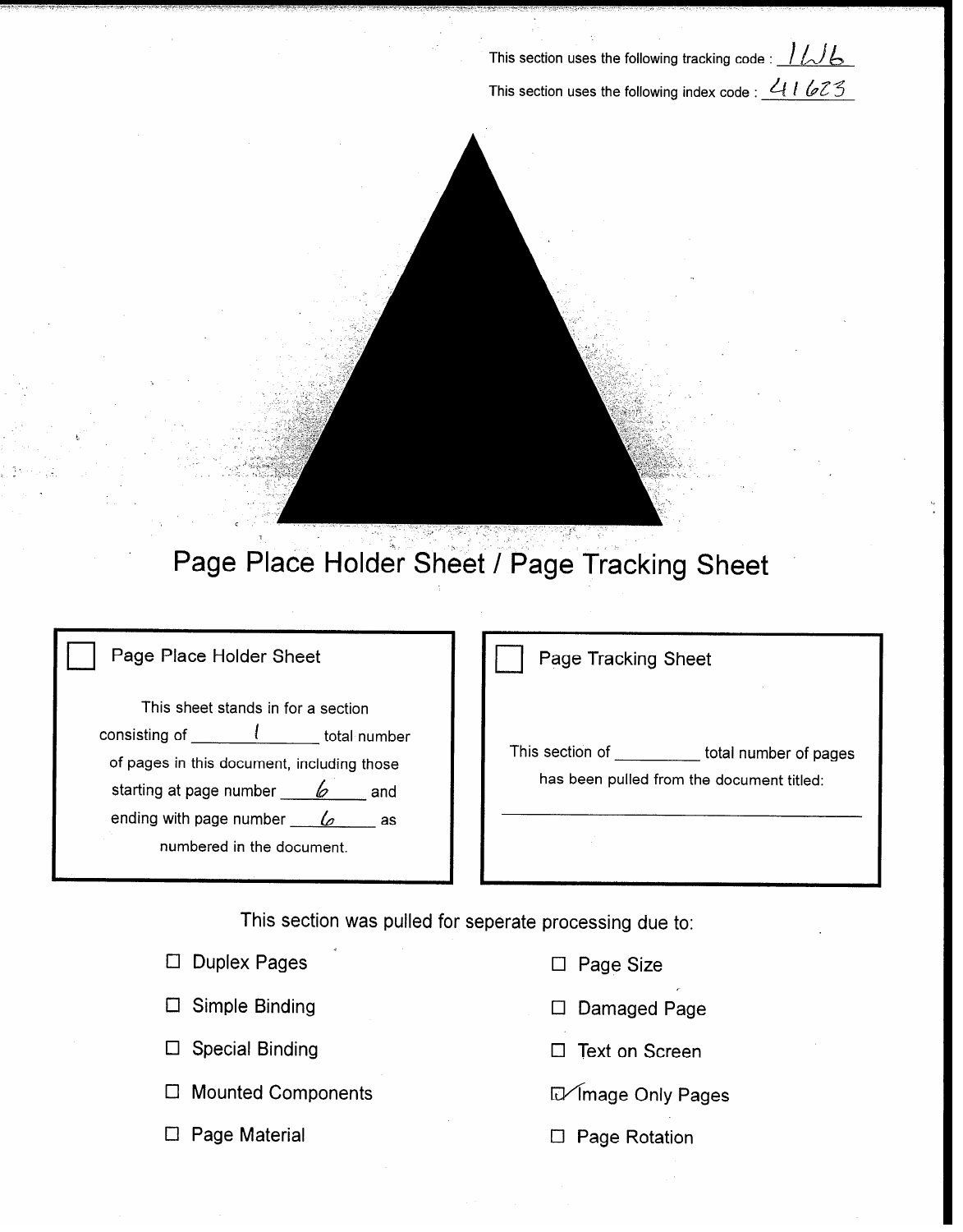## Board of Directors -7- September 19, 1995

- \* Large decrease in regular employees due to early retirement program.
- \*\* Full-Time Equivalent Positions (approximate)--based on hours worked by temporary employees.

John R. Wodraska General Manager

Submitted By:

Gary M. Snyder<br>Chief Engineer

Concur:

John R. Wodraska General Manager

OAF:aj/08185 (bd:opsep-95.wp5) Attachments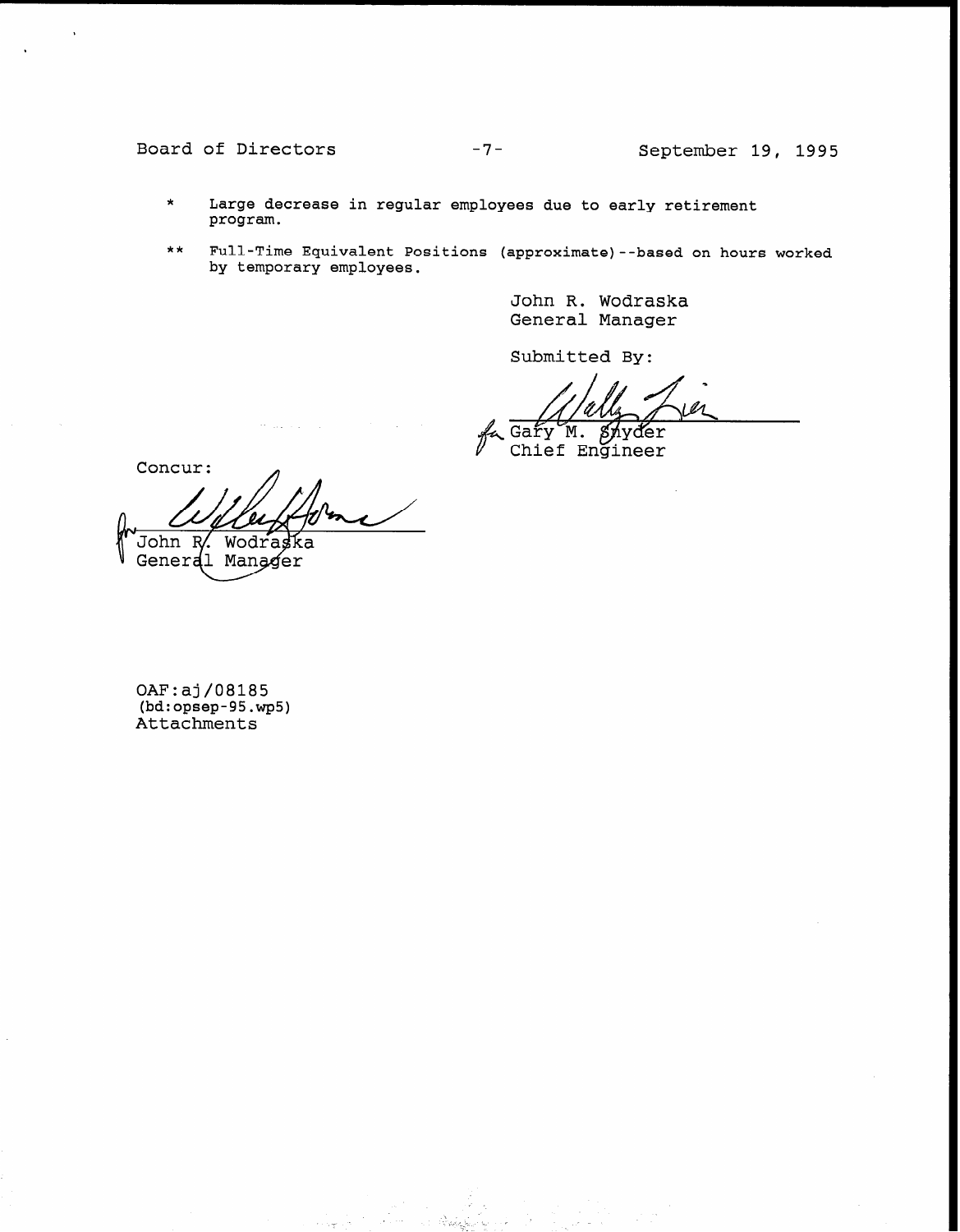This section uses the following tracking code :  $1\,\omega c$ This section uses the following index code :  $41623$ 



# Page Place Holder Sheet / Page Tracking Sheet

 $\mathfrak{s}^{\prime}$ 

| Page Place Holder Sheet                                                                                                                                                                                                                               | Page Tracking Sheet                                                                   |
|-------------------------------------------------------------------------------------------------------------------------------------------------------------------------------------------------------------------------------------------------------|---------------------------------------------------------------------------------------|
| This sheet stands in for a section<br>consisting of<br>total number<br>of pages in this document, including those<br>starting at page number <i>Inlete</i> A and<br>ending with page number $\sqrt{d}$ / $\sqrt{d}$ / as<br>numbered in the document. | This section of<br>total number of pages<br>has been pulled from the document titled: |

This section was pulled for seperate processing due to:

|                        | $\Box$ Page Size                                                                                  |
|------------------------|---------------------------------------------------------------------------------------------------|
|                        | $\Box$ Damaged Page                                                                               |
| <b>Special Binding</b> | $\Box$ Text on Screen                                                                             |
|                        | M Image Only Pages                                                                                |
|                        | $\Box$ Page Rotation                                                                              |
|                        | $\Box$ Duplex Pages<br>$\Box$ Simple Binding<br>$\Box$ Mounted Components<br>$\Box$ Page Material |